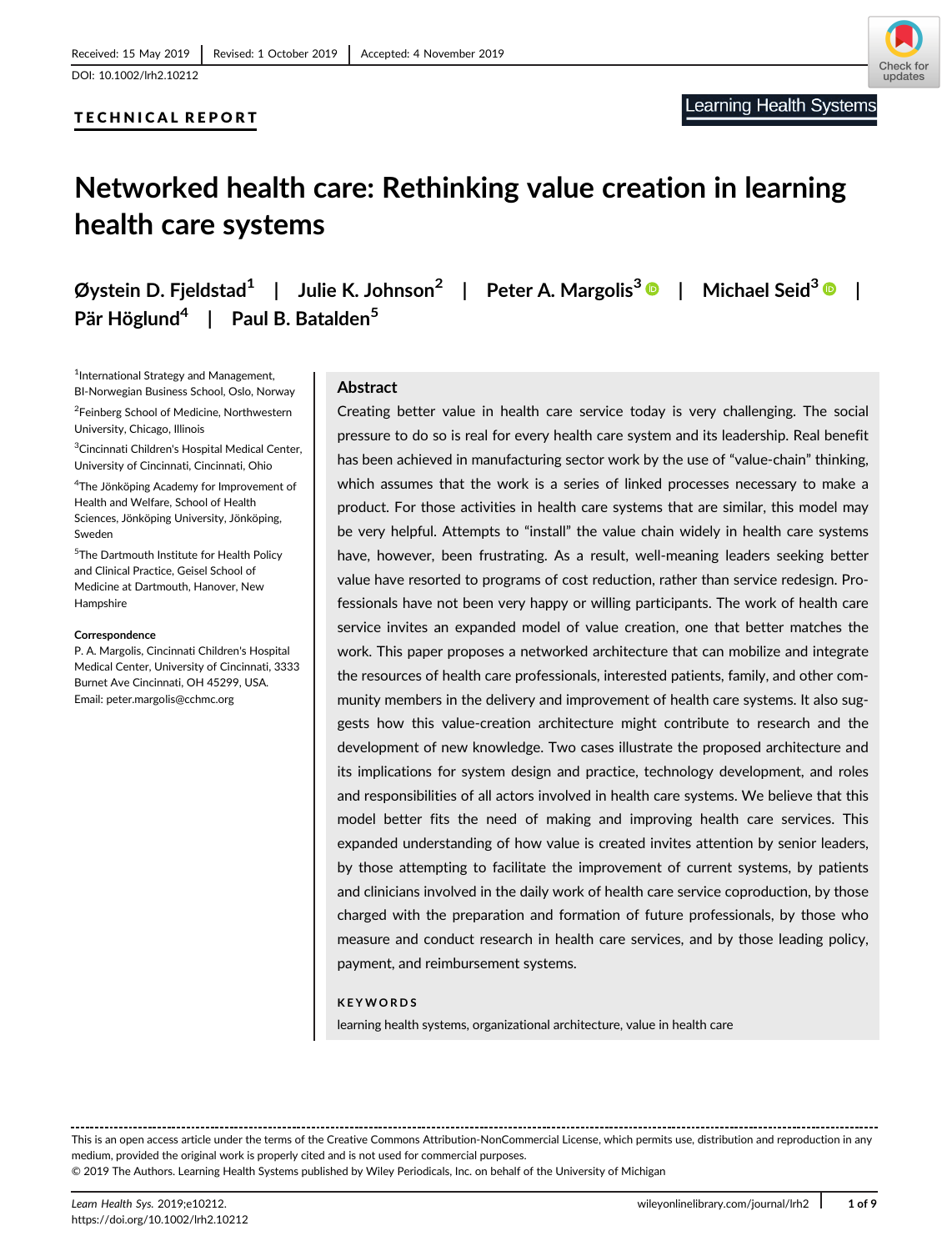# **1** | **INTRODUCTION**

Clinicians and patients coproduce health care services. $1$  Good health outcomes, experience, and value are created by bringing the right people together with the right information, with the right technology, in the right way, and at the right time, in response to a patient's needs.2 A person with multiple injuries from a car accident is likely to benefit from a highly customized emergency response that brings together multiple health professional competencies to achieve a diagnosis and treatment to stabilize the patient and create a path toward enduring recovery. A child experiencing recurring asthma represents a commonly occurring need in the general population of children with asthma and is likely to benefit from a reliable application of standardized asthma assessment and treatment guidelines. A patient with type-2 diabetes may benefit from being able to connect with other patients and with medical treatments and services that enable the patient to make lifestyle modifications, integrate services to manage his disease, and contribute actively to his own care. Including researchers in the development of those coproduced services further opens the possibility of linking the process of discovery as a natural outgrowth of patient care. This idea underlies the concept of the Learning Health System.<sup>3,4</sup>

System redesign is a priority for health care because current systems are not achieving the effectiveness and efficiency needed to improve care, spawn innovation, and accelerate research. Increasing investment or reducing costs without changing the architecture of the system is unlikely to increase value in ways that can be sustained.<sup>5-8</sup> Efforts to reduce costs without care redesign risks making the work of providing health care services more challenging. With mounting levels of burnout, such an approach may make matters worse.

This paper explores an organizational architecture for health care service that builds on three complementary and interdependent value-creating building blocks: the value shop, the value chain, and the value network.<sup>9</sup> We identify characteristics of each configuration and use two case studies to illustrate how value is cocreated and coproduced $10-13$  in "networked health care service." The discussion of the case studies invites inquiry into how a networked organizational architecture aligns fundamental activities of the health care system providing health care service, improving it, spawning innovation, and generating new knowledge through research. Appreciating how health care service is cocreated, and how these configurations coexist, we believe, is at the heart of creating value for the person whose health it is and in future health care systems that enable this work.

# **2** | **ORGANIZATIONAL ARCHITECTURE AND HEALTH CARE SERVICES**

Health care service today is highly specialized and involves diverse human and technological resources that can be combined in nearly infinite ways to foster better health. How work is done in the value shop, chain, and network drives both quality and cost.

The predominant way of creating value in health care today can be described as the *value shop.* It enables highly customized responses to individual problems. In health care service, it is based on one-toone patient-professional relationships where there is a predictable cycle of steps including case acquisition, developing a diagnosis, selecting a customized treatment, and testing of the proposed solution. This configuration involves actors working in dyads and was formed in the last century when the complexity of medical care was far more limited. The main tradeoff in the value shop is between breadth (the number and diversity of conditions that can be managed) and depth (the level of expertise that can be provided). As the number of diagnostic and therapeutic interventions has increased, medical knowledge expanded, and expectancies for longer and better life increased, the "shop" has changed. The tradeoff has been managed by moving from work done by *individual professionals* who knew what was needed and acted accordingly to work done by multiple professionals from multiple disciplines in *organizational systems* supported by information systems and greatly increasing contributions by patients.<sup>14</sup>

The *value chain* represents another way of creating value.<sup>15</sup> It consists of linked repeatable, standardized treatment processes that professionals and patients use to produce the desired outcome. In product manufacturing, value chains have enabled gains in efficiency linking processes and standardization. For those products and activities in health care service systems that are similar, this configuration focused on standard work processes may be very helpful. For example, adopting a chain configuration for total hip and knee replacement surgery may result in efficiency of the linked processes, improved outcomes, and lower costs. Two key tradeoffs in the value chain are between cost and differentiation. Very efficient chains (eg, those with the fewest, most standardized processes) are less able to address a diversity of needs. This is why some attempts to "install" the chain configuration widely in health care service systems have been frustrating. The challenge is that only a modest percentage of health care service really fits this product-chain framework. Indeed, patients with complex medical problems might resent being treated to standardized solutions and experts who advertise that they are less expensive. When something major is wrong, patients want the most customized care possible.

The *value network* represents a third way of creating value. A value network is a configuration that facilitates flexible interaction among people, places, and things (eg, patients, clinicians, researchers, organizational entities, and databases). A network is composed of nodes or "actors" and the links that connect them.

Networks are widespread today, having grown dramatically because of the ubiquity of the Internet.<sup>16</sup> There is a vast literature from economics, computer science, business, mathematics, and evolutionary biology that provides the scientific basis for how networks function and create value.<sup>16-19</sup> In other industries, combinations of platforms and personnel facilitate networks to increase the efficiency and effectiveness of interaction and exchange. For example, people use Facebook to keep in touch, as well as to locate others, organize simple events, etc. And numerous companies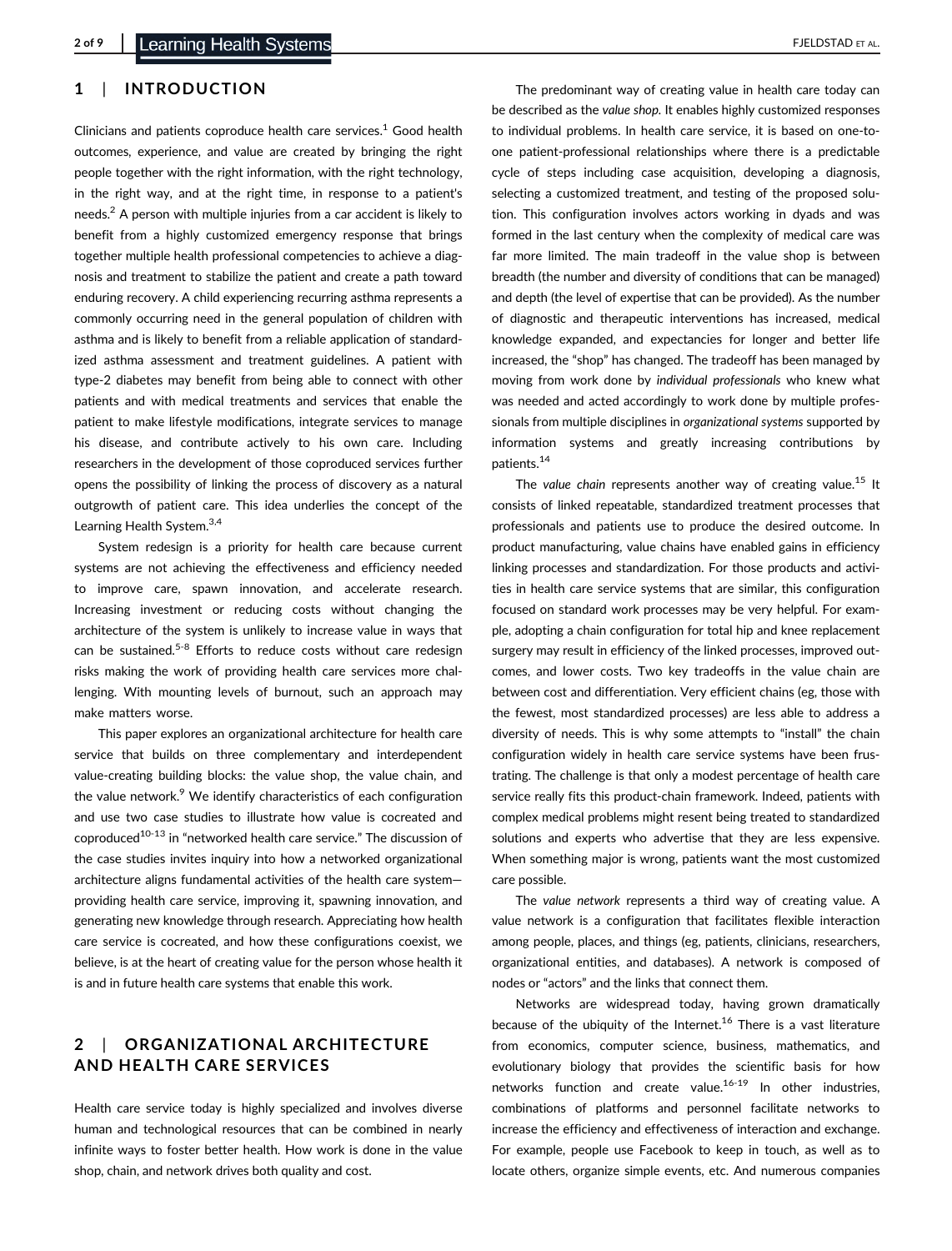use networks to create value by enabling the exchange of information, knowledge, and resources (eg, Wikipedia, Amazon, and Airbnb).

Value in networks emerges from the types of actors that are connected and what is exchanged across the nodes.<sup>9,20</sup> Network services provide the infrastructure to enable connections and exchange. The focus of network services on connectivity and exchange also introduces a shift in organizational management. Networked organizations rely less on hierarchy or matrix structures to control and coordinate work and more on peers and self-organization among the members (nodes) of a network. The result is an "actor-oriented" organizational architecture, which has three main elements: (a) "actors", ie, people and organizational units, who have the capabilities and values to selforganize; (b) commons where the actors accumulate and share resources; and (c) protocols, processes, and infrastructures that enable self-organized, multiactor collaboration.<sup>20</sup> An actor-oriented architecture focuses on the actors and the ways that they interact. This infrastructure and the mechanism to promote self-organizing behavior enable a network to respond quickly and nimbly to a variety of needs because resources can be (re)configured as needed.

Combinations of nodes, linkage relationships, and activities for controlling and coordinating the combinations emerge in the course of creating and providing a health care service and conducting research. For example, doctors work with patients and each other to provide for the treatment of a patient. These same "actors" may also work with each other to conduct research. A networked organizational architecture has the potential to facilitate the diverse types of interaction required for clinical care, improvement, and research. For example, data collected during clinical care and stored in a shared database (a commons) can also support research that is accessible to self-motivated researchers. The networked services also allow the work done by people providing health care service in organizational entities configured as value shops or chains to be connected with activities such as research and improvement. By aggregating knowledge and information and applying it to the point of care, the network facilitates the integration of diverse and dispersed value shops and value chains into a larger flexible system of treatment resources.

Tables 1–3 outline some of the unique properties, roles, and benefits of the value shop, value chain, and value network. To illustrate

#### TABLE 1 Properties of value creation configurations

|                                             | <b>Value Shop</b>                                                                                                                                                                                                                         | <b>Value Chain</b>                                                                                                                                                                                                              | <b>Value Network</b>                                                                                                                                                                                                         |
|---------------------------------------------|-------------------------------------------------------------------------------------------------------------------------------------------------------------------------------------------------------------------------------------------|---------------------------------------------------------------------------------------------------------------------------------------------------------------------------------------------------------------------------------|------------------------------------------------------------------------------------------------------------------------------------------------------------------------------------------------------------------------------|
| Activities/services<br>that create<br>value | Mobilization of resources.<br>people, and tools to create<br>customized solution on a<br>case-by-case basis to<br>individual problems                                                                                                     | Efficient, repeatable management of linked<br>processes to transform inputs into outputs                                                                                                                                        | Facilitation of value-creating relationships<br>among actors in a health care network                                                                                                                                        |
| Key attributes,<br>properties               | Focused problem-solving,<br>customizing to individual<br>needs                                                                                                                                                                            | Standardizable processes, automation<br>predictability, reliability                                                                                                                                                             | Network creation-attracting and retaining<br>actors.<br>Connectivity among actors.<br>Developing content and type of exchange<br>(data, tools, and resources) (also known<br>as "conductivity")                              |
| Resources and<br>costs incurred             | Most expensive model,<br>providing one-to-one care                                                                                                                                                                                        | Less expensive model. Reduces cost by<br>removing waste from processes, using<br>industrial improvement methods. Has<br>shown efficiencies, for example, in hip<br>replacement, ophthalmologic surgery for<br>vision correction | Lower cost per activity. Connecting aligned<br>actors and resources reduces costs by<br>unleashing unused capacity.<br>Technology for connection, sharing, and<br>contribution                                               |
| Use of Information<br>Technology            | Manages information flow and<br>access to resources. Better<br>diagnostics, better support<br>for planning and design of<br>interventions, better<br>evaluation of outcomes,<br>better use of information by<br>health care professionals | Manages information flow. Automation of<br>certain steps. Predictive analytics                                                                                                                                                  | Technology allows patients, clinicians, and<br>researchers to connect and collaborate                                                                                                                                        |
| Helpful<br>measurement                      | Effectiveness and quality of<br>the treatment outcomes.<br>cost, and value of care.                                                                                                                                                       | Effectiveness and quality of the treatment<br>outcomes, cost, and value of care.                                                                                                                                                | Effectiveness and quality of the treatment<br>outcomes, cost, and value of care.                                                                                                                                             |
|                                             | Measurement of the choices<br>made.                                                                                                                                                                                                       | Flow through the chain. Getting "entry" for<br>the right people at the right time,<br>experience of the linked processes, and<br>appropriate "exit."                                                                            | Number and types of actors. Information<br>and resources exchanged. Time and cost<br>of problem solving. Capacity. Production<br>of new knowledge. Speed and quality of<br>answers. Customization to individual<br>problems. |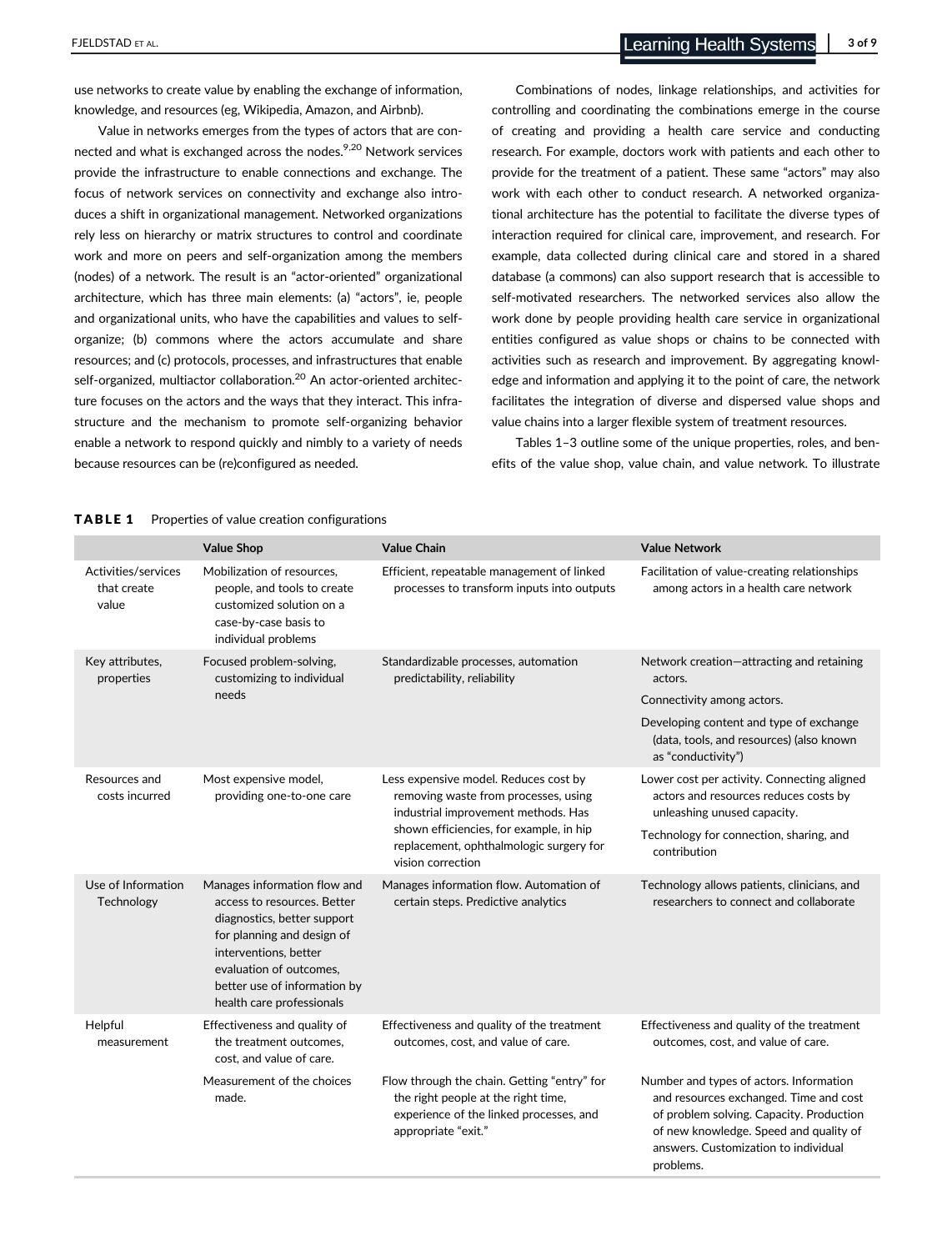TABLE 2 Roles in the value configurations

|              | <b>Value Shop</b>                                                                                   | Value Chain                                                                                     | <b>Value Network</b>                                                                                                                                                                      |
|--------------|-----------------------------------------------------------------------------------------------------|-------------------------------------------------------------------------------------------------|-------------------------------------------------------------------------------------------------------------------------------------------------------------------------------------------|
| Patient      | Problem owner. Provide information<br>and take prescribed actions.<br>Coproducer of individual care | Problem owner that yields to<br>a standardized treatment<br>process                             | Problem owner, care resource, and network facilitator.<br>Cocreator and coproducer of care, connector of actors<br>and resources across network, insight and expertise,<br>problem solver |
| Professional | Expert, consultant, mobilizer of<br>resources.<br>Obligation to take action. Designer.              | Expert, technician for specific<br>processes. Designer.                                         | Network facilitator/connector. Recognizes that network<br>exists. Maintain focus on shared purpose. Expert,<br>contributor of knowledge and know-how. Designer.                           |
| Leader       | Architect and builder of<br>consultative organization                                               | Oversee operational<br>management of the system,<br>make resources available for<br>improvement | Facilitate formation of the network. Ensure vitality of the<br>network and ongoing engagement of patients and<br>professionals                                                            |

#### TABLE 3 Benefits of value configurations

|                                                        | <b>Value Shop</b>                                                                                                                   | <b>Value Chain</b>                                                                                                         | <b>Value Network</b>                                                                                                                                                  |
|--------------------------------------------------------|-------------------------------------------------------------------------------------------------------------------------------------|----------------------------------------------------------------------------------------------------------------------------|-----------------------------------------------------------------------------------------------------------------------------------------------------------------------|
| Benefit to the actor<br>(patient and/or<br>health care | Able to deal with the<br>complexity of unique<br>situations and<br>interventions that are<br>relevant to the<br>particular patient. | Efficiency gains from<br>standardized predictable<br>treatment, with well<br>understood. Potential<br>increase in quality. | Increases available resources. Flexible, adaptive linkages<br>for clinical care and research. Increases parallel streams<br>of problem solving, inquiry and learning. |
| professional)                                          |                                                                                                                                     |                                                                                                                            | Expands resources by connecting shops and/or chains<br>(information, facilities).                                                                                     |
|                                                        |                                                                                                                                     |                                                                                                                            | Increases availability and access to resources for the<br>patient, the clinician, and the researcher.                                                                 |
|                                                        |                                                                                                                                     |                                                                                                                            | Enables systems to manage quality, validity, and usefulness<br>of information that is available.                                                                      |
|                                                        |                                                                                                                                     |                                                                                                                            | Efficiency in fluid activity/resource situations. Increased<br>resource mobilization.                                                                                 |
| Benefit to the system                                  | More effective<br>customizing of<br>treatments                                                                                      | Lower costs of routine<br>treatment                                                                                        | Lower the overall resources consumed by reapportioning<br>tasks to patients, clinicians, and researchers                                                              |

how these configurations of value-creating activities work, we describe two cases of "*networked health care*" in which patients and professionals work together in a variety of ways to cocreate and coproduce health care service and to generate new knowledge. Case 1 is from Jönköping Sweden where health care service is created in regions, with tax-supported budgets. Case 2 is from Cincinnati Children's Hospital and Medical Center where health care service is created to serve communities of patients and families, sometimes crossing geopolitical boundaries and paid for with diverse payment modes including private and public insurance methods.

# **2.1** | **Case 1. Self-dialysis unit at Ryhov Hospital, Jönköping, Sweden**

required him to stop working as a bricklayer. He was one of the patients who chose self-dialysis. Patrik eventually received a kidney transplant and now uses his own experience to help patients with questions related to dialysis and daily life with a chronic disease. In November 2012, he became one of Sweden's first employed "patient supporter." He works with patients at the dialysis clinic where he helps them connect with nurses and doctors. He assists in onboarding new patients in the self-dialysis network. When the question requires health care professional knowledge, such as the interpretation of a lab result, Patrik asks a nurse to explain. He facilitates educational courses for patients and their relatives. Doctors recognize the benefit of his work and refer new patients to him, before initiating a routine dialysis program.

#### Box 1.

Patrik lives and works in Jönköping, Sweden. He developed kidney failure and was treated in the dialysis center four times each week. Each session lasted 4 hours, which Ryhov Hospital is the main hospital of Jönköping County. It serves a local population of 145 000 and offers regional services for the county population of 340 000 citizens. The dialysis unit at Ryhov started a self-dialysis unit after a patient requested the training to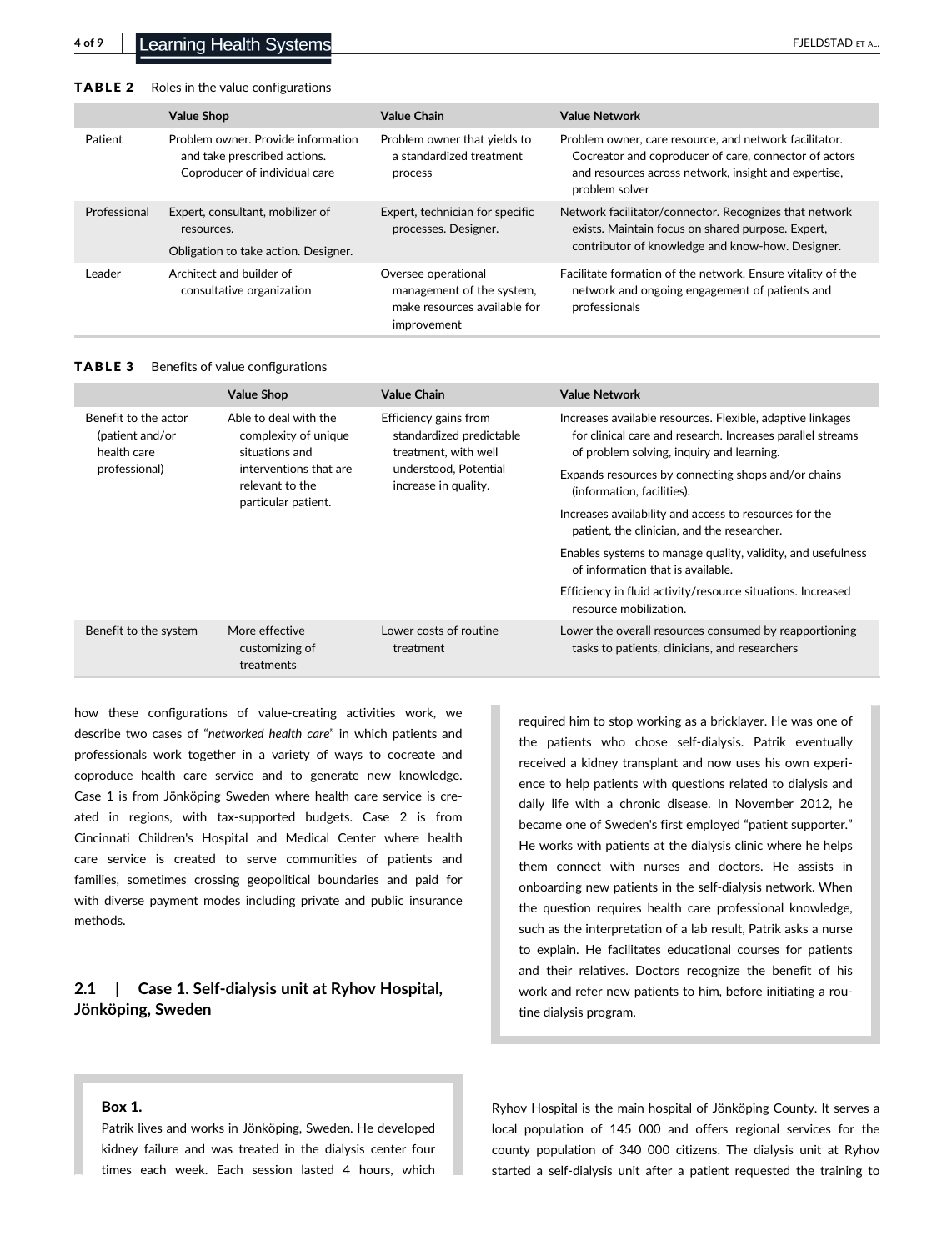manage his own dialysis. Britt-Marie Banck, an experienced nurse educator and team leader, responded to his request by creating a program to teach him how to manage his dialysis. Over time, more patients became interested in self-dialysis. A network of "patient supporters" emerged who worked together to facilitate the relationships among patients, doctors and nurses, and other patients. They also coproduced with the health professionals, the knowledge, and knowhow to teach new patients how to conduct self-dialysis. Today, under the nurse educator's supervision, patients learn to prepare the dialysis machines and conduct dialysis sessions. During a dialysis session, patients monitor their own blood pressure and adjust the dialysis machine as needed. With the growth of interest in self-dialysis, a new Self-Dialysis Pavilion with 13 dialysis machines was built in 2011. After demonstrating the capability to perform hemodialysis safely, self-dialysis patients are given access to the dialysis center and to a shared electronic calendar. They can enter the building and start their own dialysis at any time during the day and night, even when there are no health care professionals on duty. Data about the dialysis session and the patient is available to the nurse. Although patients perform their own dialysis, they do so as networked actors in the organization. When needed, patients can be matched with the nurseled, standardized hemodialysis or be seen on an individual basis with customized dialysis. The matching of the patient need with the system for accomplishing the dialysis is done with the shared judgment of the nephrologist, nurse, patient, and patient support system.

Data routinely collected from the dialysis clinic (before and after the self-dialysis expansion) and from the Swedish Renal registry do not show detrimental clinical results compared with the national data. The staff report that patients have fewer infections and higher quality of life and are more satisfied with their care and overall cost savings.  $21$ 

# **2.2** | **Case 2. ImproveCareNow inflammatory bowel disease collaborative chronic care network**

The ImproveCareNow (ICN) Network has three elements of an actororiented architecture: actors (people and organizational units) with a common purpose, standardized protocols and processes, and a commons. Together, these elements facilitate the self-organizing properties of the network.

The ICN Network began as a quality improvement collaborative composed of clinical care sites. It advanced its network architecture as a result of the Collaborative Chronic Care Network (C3N) Project, funded via an NIH Transformative Research grant (R01 DK085719), which worked with the ICN Network to develop the social, scientific, and technological infrastructures to alter how patients, clinicians, and researchers engage in every aspect of the health care system to enable coproduction of service and care for Crohn's Disease and Ulcerative Colitis in children.<sup>22</sup> Since 2007, the proportion of patients in remission (inactive disease) has increased from 55% to  $>80\%$ <sup>23</sup> The ICN Network has grown to >100 sites that provide care for more than 25 000 patients across the United States and internationally. This network now includes about 55% of all children with the disease in the United States

#### Box 2.

Excerpt of comments by Justin Vandergrift (father of Kathryn, a child diagnosed with Crohn disease in 2011) at an ImproveCareNow Learning Session. Spring 2013. Each family is dealing with their child's disease on a daily basis. Behind me, there are 160 patients at my care center. I am here to be their voice. Behind each of these parents are hundreds of kids at each care center. Together we represent over 16 000 kids with IBD. As parents, we all share a common goal. We want the pain, tears, and frustration to go away. We want to give our kids the highest quality of life possible. This is the reason why ImproveCareNow is so special. ImproveCareNow believes that you can go fast if you work alone—but you can go far if you work together. Changes made by QI Teams at care centers impact the lives of our families. We live with Crohn or Ulcerative Colitis 24 hours a day. Our child's disease is OUR disease. We recognize that the care teams invited us to participate because they trusted our feedback and recognize our commitment to the other children with IBD at our hospital. We offer you a sounding board for changes and actions—along with constructive criticism from our experience. We share YOUR goal—to improve the lives and care of other families.

The relentless focus on improving rates of clinical remission is the common purpose that maintains the focus of the community. The emphasis on outcomes includes consistent, regular transparent sharing of data, successful change examples among care centers, and personal narratives. There are standards and processes for sharing and coordinating efforts. Network participants interact through multiple events and collaboration platforms including semiannual conferences and monthly webinars and conference calls, online communities for parents, and digital commons for sharing ideas. An ICN norm of "stealing shamelessly and sharing seamlessly" promotes the spread of good ideas to all actors in the system. Examples of self-organized contributions include materials for newly diagnosed families ([https://www.](https://www.improvecarenow.org/tools) [improvecarenow.org/tools\)](https://www.improvecarenow.org/tools) and the prioritization and design of research. Clinical teams have developed and shared care tools for group visits and how to improve clinical processes such as previsit planning. An "enhanced registry" technology platform was created to make it easier to produce data and knowledge for research and improvement. There are also standardized tools for data collection that can be embedded in the electronic health record that allow clinicians to capture data during routine clinical care and upload it into the registry. Automated registry reports make it easier for care teams to manage chronic illnesses through previsit planning and population management. By making gaps in outcomes transparent to all, the availability of the registry database facilitates research, observational comparative effectiveness studies, and clinical trials.<sup>22</sup>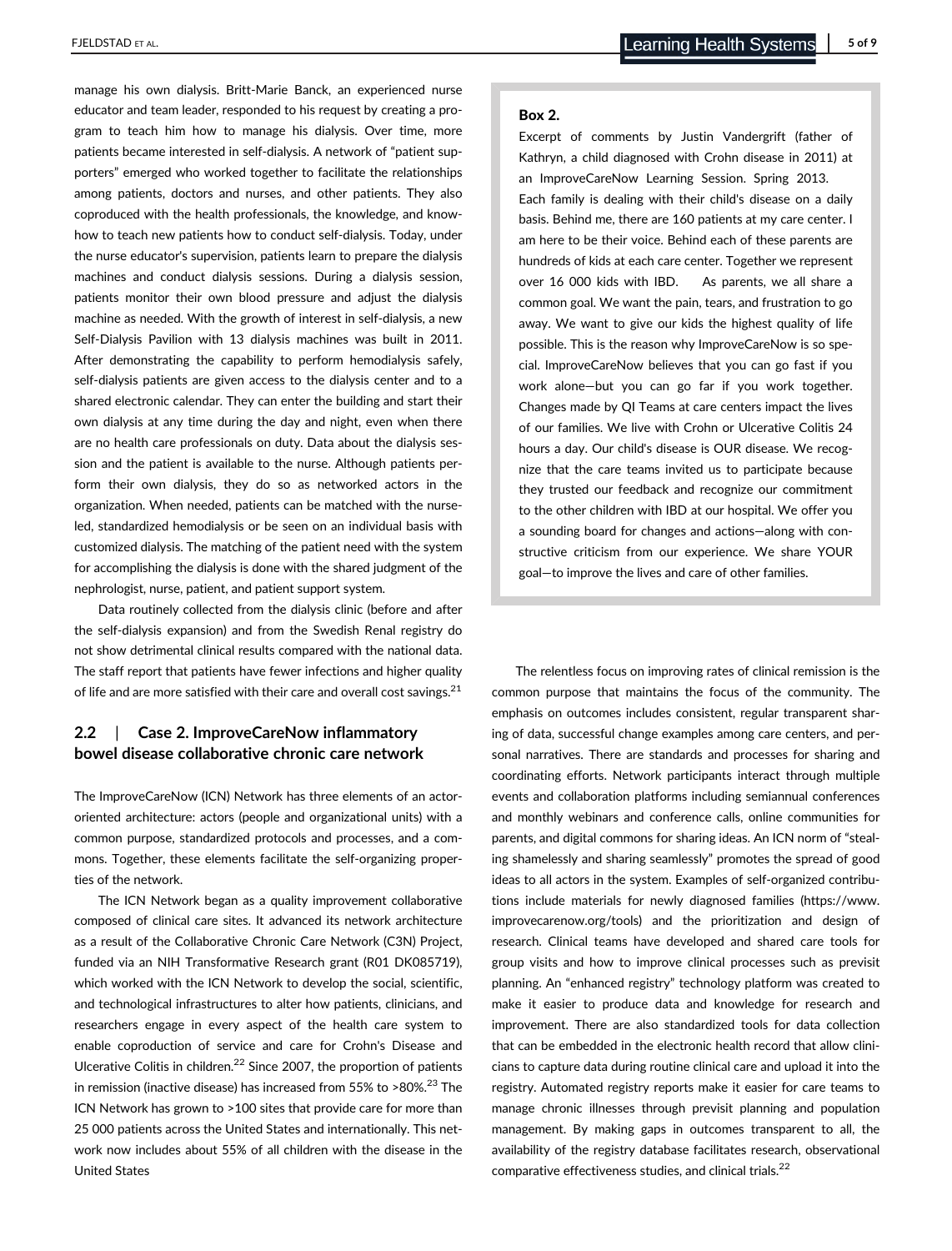# **3** | **OBSERVATIONS ABOUT THE NETWORK HEALTH CARE CASE STUDIES**

The two case examples of Rhyov and ICN illustrate different ways in which networked health care can create value for patients and care providers. The Self-Dialysis Unit example illustrates how a reconfiguration of actors and resources as a network can simultaneously decrease the burden of illness and its management while also reducing the costs of health care service. Patients were connected to knowledge and resources for managing their own care and became able to assume tasks typically conducted by health care professionals, thus becoming active contributors to their own care rather than passive recipients of dialysis services delivered by professionals. Connecting patients develop the capability to perform their own dialysis to the dialysis center and a shared electronic calendar that allows them to coordinate their own use of the dialysis machines. The role of nurse educator effectively shifts to that of a network facilitator training and supervising the patients, monitoring the patient's treatment and capabilities, and providing support for unanticipated events, such as problems with venous access or infections and mobilizing physicians or other specialists as required. The physician focuses on diagnosis, monitoring progress and adjustments in the treatment program, and the operation and ongoing improvement of the various modes of dialysis as a system. In this example, the actors and material resources are familiar—doctors, nurses, patients, technologies, and treatment facilities—but their roles, interrelationships, and modes of interaction are new. The example also introduces a new type of health care actor—a facilitator of the patient community. Patrick, a bricklayer and then a patient, took on this role when given the opportunity to become a facilitator of the community. They participate in the national registry for dialysis where their data are collated with other Swedish centers.

The ICN Network demonstrates a way of aggregating and organizing resources when patient, clinician, researcher, and health system needs are complex and evolving, and necessary knowledge and capabilities are beyond the capability of even the biggest care centers. The fundamental shift is away from a hierarchical expert-driven approach to one in which all participants in the system share a common purpose and are encouraged to self-organize and act together to improve outcomes, generate innovations, and create new knowledge. In the increasingly complex world of health care, few organizations large or small have the breadth or depth of expertise to deal with every problem. Networked health care can improve the work of value shops (each care center) by expanding access to knowledge and expertise. The community of actors—including peers—can now augment the problem-solving functions of the value shop (care center) by increasing access to the expertise, knowledge, and know-how for specific problems that emerge. The network can also facilitate the spread and implementation of standardizable work elements using a chain configuration, increasing the speed of improvement and better use of the value chain to reduce the cost of care. Sharing of standardized care processes (eg, for previsit planning) facilitates the value-chain functions of each care center. Research is facilitated through greater shared situational awareness about gaps in outcomes, the capability to use the registry to support preresearch planning, and the ability to more easily engage clinicians and patients in studies. This opens the potential for significant cost savings in the conduct of the research.

#### **3.1** | **Strategies and challenges**

Establishing a network and ensuring that it continues to function requires leadership practices that differ from those required in hierarchical or matrix organizations. This "service-dominant" framing, focused on working together to integrate resources for mutual value creation, is inherent in a network.<sup>24</sup> We summarize clusters of this leadership work in key tasks of developing and managing networks below.

#### **3.1.1** | **Network formation**

Network leaders must attract, recruit, and retain actors in the network and encourage participation and contribution. A key leadership activity is to facilitate the formation of the network. This may begin by attracting innovators who are motivated to contribute and encouraging alignment around a shared purpose. The ICN Network illustrates the importance of creating shared purpose and norms to attract and mobilize actors. Leaders must recognize and facilitate relationships among patients, clinicians, and researchers—diverse actors who may not consider themselves to be interrelated and as part of the same network.

# **3.1.2** | **Building robust facilitating infrastructure and services to connect actors**

Networks help improve relationships among actors and nodes. These improved relationships can contribute to both clinical care and research. Operating the network at scale is enabled by new forms of technology for data repositories, online knowledge access, and social networking. Such technology could be developed within a single health care system, but the power of the network comes from the opportunity for large-scale connectivity and collaboration across multiple individuals and organizations. Developing such enabling technology is complex because of the array of technologies that must be used, the fast pace of digital innovation, and the rapid pace of refinement of new tools, the complexity of governance, and the high cost of technology investment particularly in the constrained environment in which current health care organizations operate. Other industries and sectors can offer health care settings some useful examples.

# **3.1.3** | **Ensuring the quality of shared resources and leadership of the commons**

A central role of network organizers is the development of culture, norms, and tools that promote shared responsibility for creating highquality knowledge and resources for all participants.<sup>20,25</sup> Leaders can help establish "shared situational awareness" by a focus on outcomes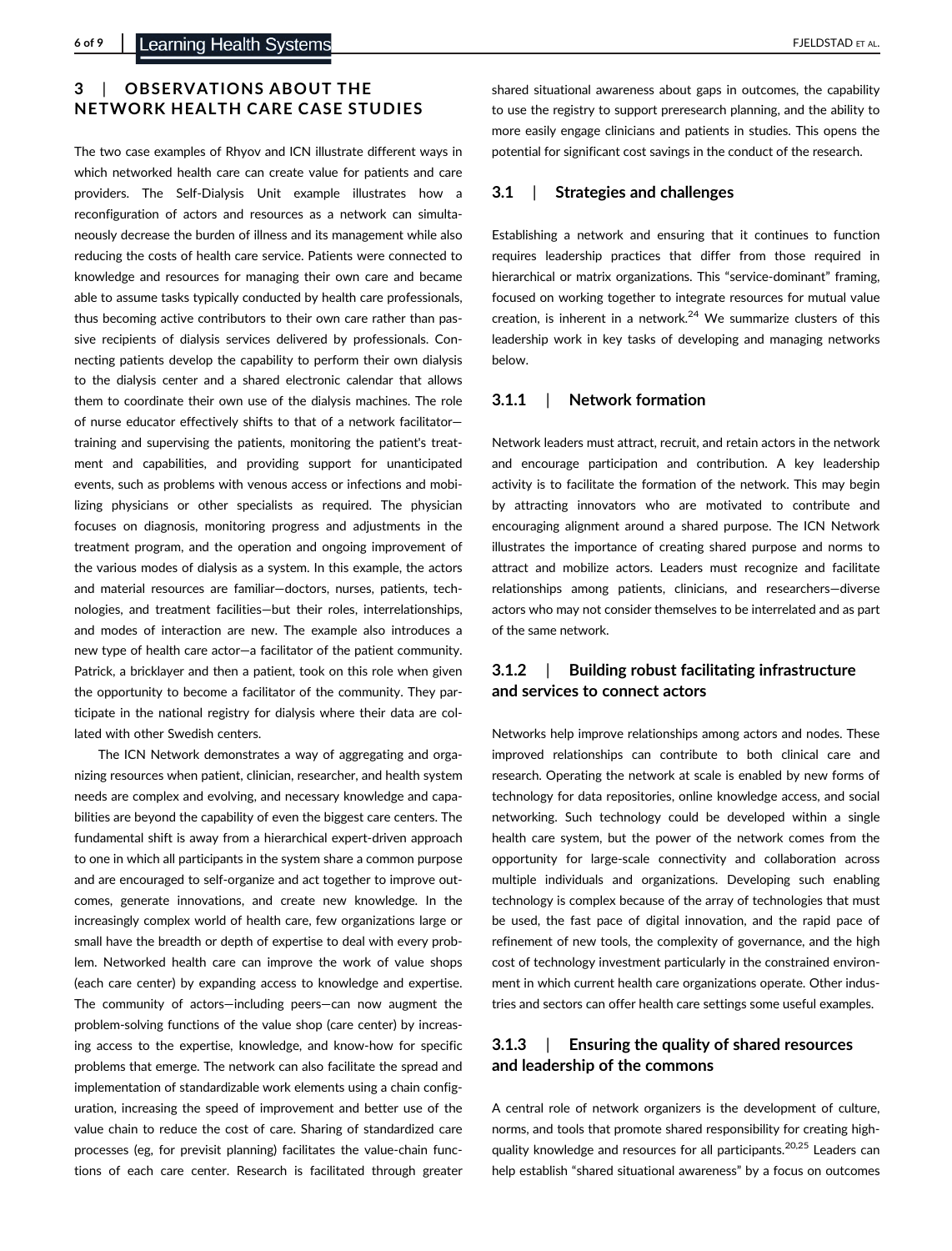and a high degree of transparency. A wide variety of available technologies can help network participants share information about problems, do peer ranking of the relevance and rigor of contributions, serve as editors and curators of contributions, use moderation tools to reduce the propagation of poor ideas, and monitor resource use.

# **3.2** | **Implications for practice, education, research, and policy**

The examples we described were developed within the existing health care system, financing, and policy context. Bringing together diverse, previously disconnected networks of patients, clinicians, and researchers has the potential to disrupt existing power dynamics, fundamentally changing the relationships among clinicians, patients, and researchers and the work that they do. We believe there are implications for the roles of those involved in clinical care, education, research, leadership, and policy if the approach is to scale up the following:

#### **3.2.1** | **Those delivering clinical care**

Those delivering clinical care become aware that networks exist and can offer sources of expertise. Routine health care services might facilitate connections among current system users.

#### **3.2.2** | **Those facilitating improvement and change**

Those facilitating the improvement and change of existing health care service systems can use the network system architecture framework to design and test changes. For example, the leaders of improvement activities might ask questions to explore, test, and develop alternative ways to offer health care service, improvement, and research, such as the following: Who/what are the actors and what are their needs and goals? What information, services, and resources are needed to meet these needs? What are the ways in which a "shop," "chain," or "network" configuration add value in meeting the needs and goals? What is the appropriate mix of shops, chains, and networks? Could we offer more cost-effective, higher quality, safer care, and services if we realigned the work across the three models? (eg, what if we aligned work currently done as "shop" or a "chain" by linking them via a network?) What are the action steps to strengthen existing modes or to change to alternate modes/change the mix of modes?

#### **3.2.3** | **Those educating professionals**

Moving from the "product-dominant" logic to a "service-dominant logic" invites a deeper insight into the basic elements of relationship and actions involved in health care service, to the multiple streams of knowledge that inform that work, and how they are integrated into the design of health care service, which limits the burdens of illness and treatment.

#### **3.2.4** | **Those conducting research**

The network configuration opens new research opportunities. All actors, all aspects of treatment, and the integration of their contributions to the reduction of illness burden are open for exploration and assessment. Additional case studies of emerging networks can generate further hypotheses worth testing, insight into the best approaches for implementation, and ever-better methods of assessing quality, safety, and value.

# **3.2.5** | **Those leading organizations and policy makers**

Health care leaders can help those involved to understand how the different organizational configurations create value. By attending to the effects of scale, scope, and strategy, leaders can increase the health systems' impact, efficiency, and value. The use of value networks is dramatically expanding across most other sectors. As illustrated by our two cases, there are many currently underexplored uses of this way of creating value in health care systems. We believe that knowing how to match value creation with value configurations will be important for leaders at all levels who are interested in developing better future health care systems.

As health care organizations move toward value-based delivery models, newly acquired clinical sites require integration with established systems to reduce fragmentation. Leaders face the challenge of coordinating resources across a more diverse array of sites of care. The conventional approach is to try to reduce complexity through standardization and hierarchical integration by the control and coordination of diverse and dispersed organizational elements. A networked model offers the alternative strategy of creating value by connecting actors and enhancing the capability of nodes/actors to collaborate, share, and contribute in a flexible and responsive way to challenges as they arise.

Developing the financing, the incentives, the policies, and the quality improvement systems that foster effective networked health care systems will be key. For example, the End Stage Renal Disease program of Medicare in the United States pays providers to operate dialysis centers on a modified "fee for service" model. How would a reimbursement system need to be modified to take full advantage of a networked patient-managed dialysis program to incentivize health systems' investment of the time and resources required to create networks of patients, clinicians, and researchers produce and to observe sufficient return on investment? How would health care organizations need to communicate and educate patients about the potential benefits of participating in a network? What policies and processes would need to be in place to ensure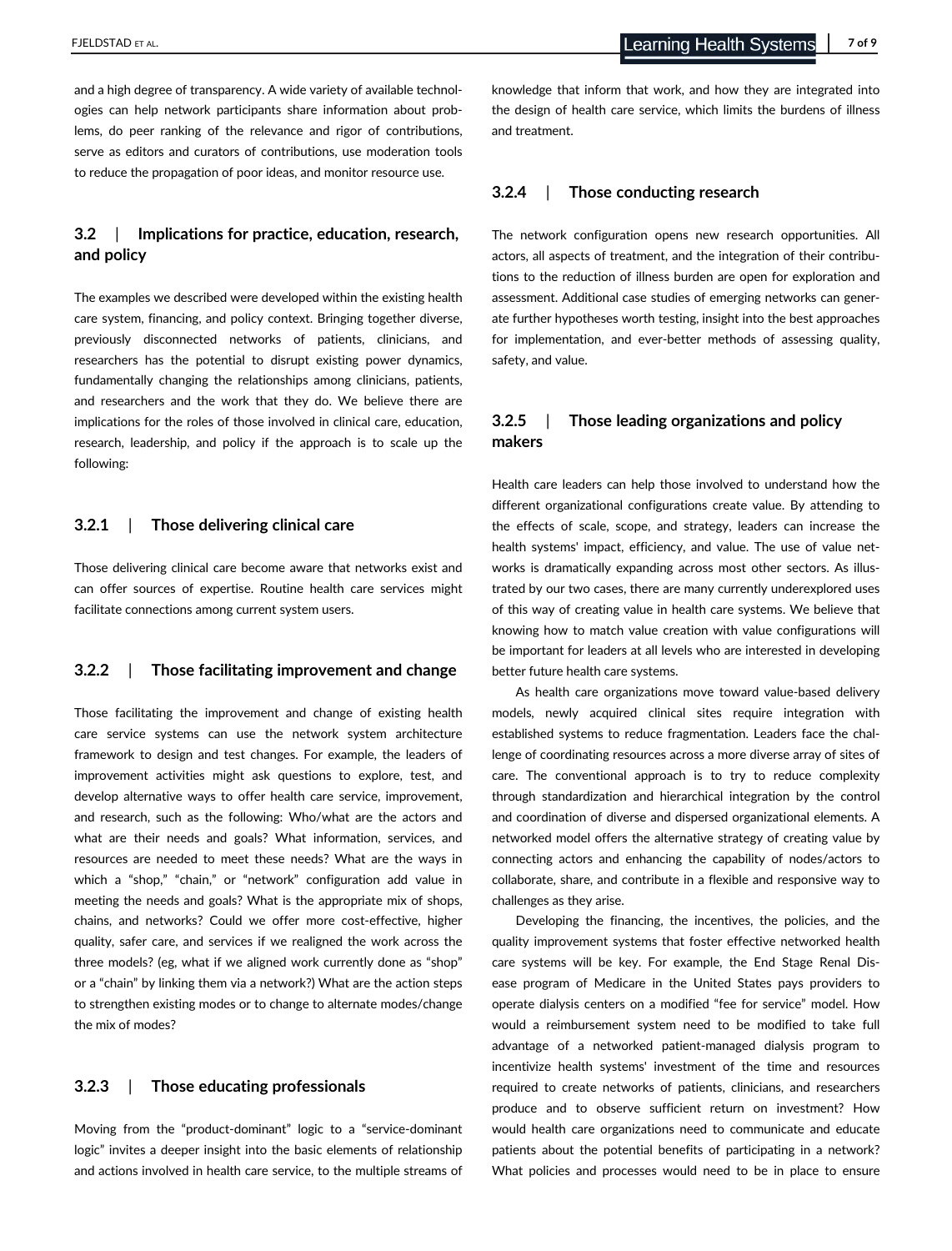the validity of information that is shared? New approaches will be needed to achieve the substantial efficiency and effectiveness that networks have the potential to release.

What would motivate professionals and patients to contribute and share? Experience from open innovation has shown that contributors obtain both public and private benefits. They benefit from access to and availability of innovations that otherwise might be too expensive for any individual participant to create, as well as from being able to influence or adapt the innovations to match their particular needs.26 They can also benefit from professional recognition and commercialization opportunities associated with cocreation/coproduction. Many such networks use mechanisms for tracking individual contributions where recognition is important. Some commercially oriented networks have solution posting systems where ownership to particular solutions is recorded such that others can build on them without compromising the property rights of the developers.<sup>27</sup> Although health care has many unique properties associated with both the creation and production of care, we believe that valuable lessons can be learned from collaborative arrangements in other sectors.

### **4** | **CONCLUSION**

Constructing a new frame for the coproduction of health care services will be difficult. It will need to be responsive to the individual experience of illness and health, in which humans *universally* experience illness and death but have *particular* diseases, diagnoses, and treatment. When we are sick, we are sick in particular ways (to us) and we benefit from treatment that recognizes and uses unique personal, biologic, financial, and social resources that can help each of us limit the burdens of illness and treatment in our own life. We realize that it is very difficult to "outsource" our own health, even to well-meaning professionals.

Cutting costs while preserving current organizational forms fails to offer the optimal social result. Trying harder to become more efficient without differently designed models for that work invites exhaustion, "burnout," and frustration by patients, providers, managers, and funders alike. The models that revolutionized the manufacturing of products are not sufficient for the work of improving health care services. Alternative paths will require work on both theory development and application testing.

We believe that the best value health care service will emerge through the appropriate application of these configurations. We envision a health care service system in which the relationships among professionals, resources, and patients are enabled by combinations of networking technology and people. The design must allow shared decision-making that honors patient preferences. It must offer the right services and no more. It must allow dynamic matching of resources and activities to patients and treatment situations. The availability of meaningfully connected networks, the development of those actors, the facilitation and augmentation of their relationships, and the technology that facilitates multiple modes of interaction can work together to increase the availability of health care resources.

The resulting increase in interactions can reveal resources and helps us move away from the current overwhelming assumption of resource scarcity to one of greater capacity.

Organizational design facilitates or handicaps efforts to improve otherwise good professional work. Leadership and management can prioritize the design of systems that will mobilize the existing resources in ways that match the needs that individuals and populations present—and do so at a good value. We propose that this begins by rethinking the assumptions underlying value creation in health care service systems. By identifying different ways in which value is created, we can sharpen our efforts to design and improve health care service systems and assess their value.

#### **CONFLICT OF INTEREST**

Authors Øystein D. Fjeldstad, Julie Johnson, Pär Höglund, and Paul Batalden declare no conflicts of interest. Michael Seid and Peter A. Margolis are inventors of technology licensed by Cincinnati Children's Hospital Medical Center to Hive Networks, a company that provides software as a service to support learning networks.

#### **ORCID**

*Peter A. Margolis* <https://orcid.org/0000-0002-2585-4630> *Michael Seid* <https://orcid.org/0000-0001-9773-9263>

#### **REFERENCES**

- 1. Batalden M, Batalden P, Margolis P, et al. Coproduction of healthcare services. *BMJ Qual Saf*. 2015;25:1-9.
- 2. Batalden P. Getting more health from healthcare: quality improvement must acknowledge patient coproduction–an essay by Paul Batalden. *Bmj-British Med J*. 2018;362:1-4.
- 3. Britto MT, Fuller SC, Kaplan HC, et al. Using a network organisational architecture to support the development of Learning Healthcare Systems. *BMJ Qual Saf*. 2018;27(11):937-946.
- 4. Seid M, Margolis PA, Opipari-Arrigan L. Engagement, peer production, and the learning healthcare system. *JAMA Pediatr*. 2014;168(3): 201-202.
- 5. HEALTH, E. P. O. E. W. O. I. I. *Defining value in "valuebased healthcare"*. Luxemborg: European Union; 2019a.
- 6. HEALTH, E. P. O. E. W. O. I. I. Task shifting and health system design. In: *DIRECTORATE-GENERAL*, H. A. F. S. (ed.). Luxemborg: European Union; 2019b.
- 7. THE WORLD BANK. 2013. *Health expenditure, total (% of GDP)* [Online]. The World Bank Group. Accessed: [http://data.worldbank.](http://data.worldbank.org/indicator/SH.XPD.TOTL.ZS) [org/indicator/SH.XPD.TOTL.ZS](http://data.worldbank.org/indicator/SH.XPD.TOTL.ZS) [].
- 8. Woolf S, Aron L. *U.S. Health in International Perspective: Shorter Lives, Poorer Health. Panel on Understanding Cross-National Health Differences Among High-Income Countries*. Washington, DC: The National Academies Press, Committee on Population, Division of Behavioral and Social Sciences and Education, and Board on Population Health and Public Health Practice, Institute of Medicine; 2013.
- 9. Stabell C, Fjeldstad Ø. Configuring value for competitive advantage: on chains, shops, and networks. *Strategic Manag J*. 1998;19:413-437.
- 10. Baldwin C, Von Hippel E. Modeling a paradigm shift: from producer innovation to user and open collaborative innovation. *Org Sci*. 2011; 22:1399-1417.
- 11. Guinan E, Boudreau KJ, Lakhani KR. Experiments in open innovation at harvard medical school. *Mit Sloan Manag Rev*. 2013;54:45.
- 12. Lettl C, Herstatt C, Gemuenden HG. Users' contributions to radical innovation: evidence from four cases in the field of medical equipment technology. *R & D Manag*. 2006;36:251-272.